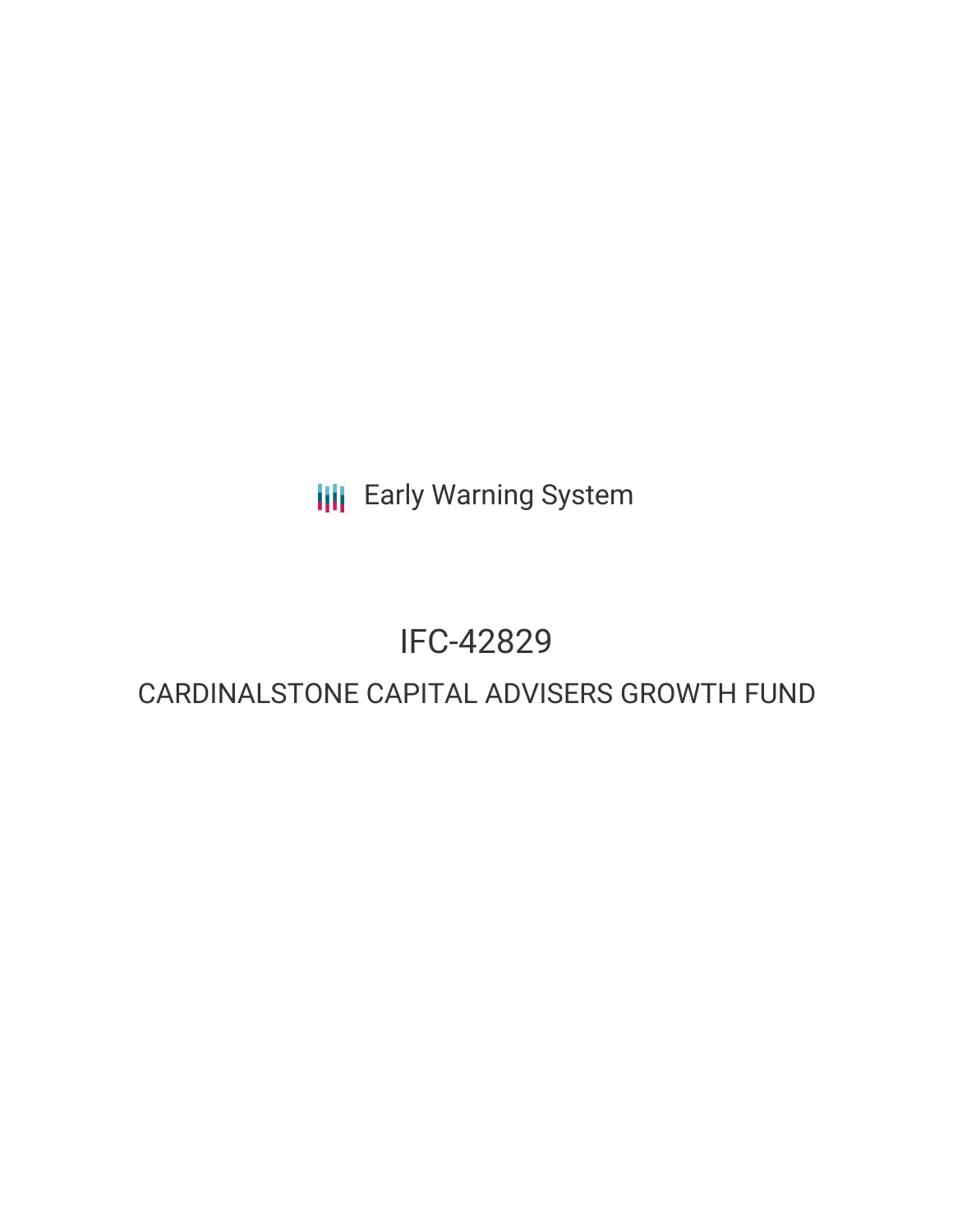# **Quick Facts**

| <b>Countries</b>               | Nigeria                                               |
|--------------------------------|-------------------------------------------------------|
| <b>Financial Institutions</b>  | International Finance Corporation (IFC)               |
| <b>Status</b>                  | Proposed                                              |
| <b>Bank Risk Rating</b>        | U                                                     |
| <b>Voting Date</b>             | 2019-06-24                                            |
| <b>Borrower</b>                | CARDINALSTONE CAPITAL GP LIMITED                      |
| <b>Sectors</b>                 | Agriculture and Forestry, Finance, Industry and Trade |
| <b>Investment Amount (USD)</b> | $$10.00$ million                                      |
| <b>Project Cost (USD)</b>      | \$100.00 million                                      |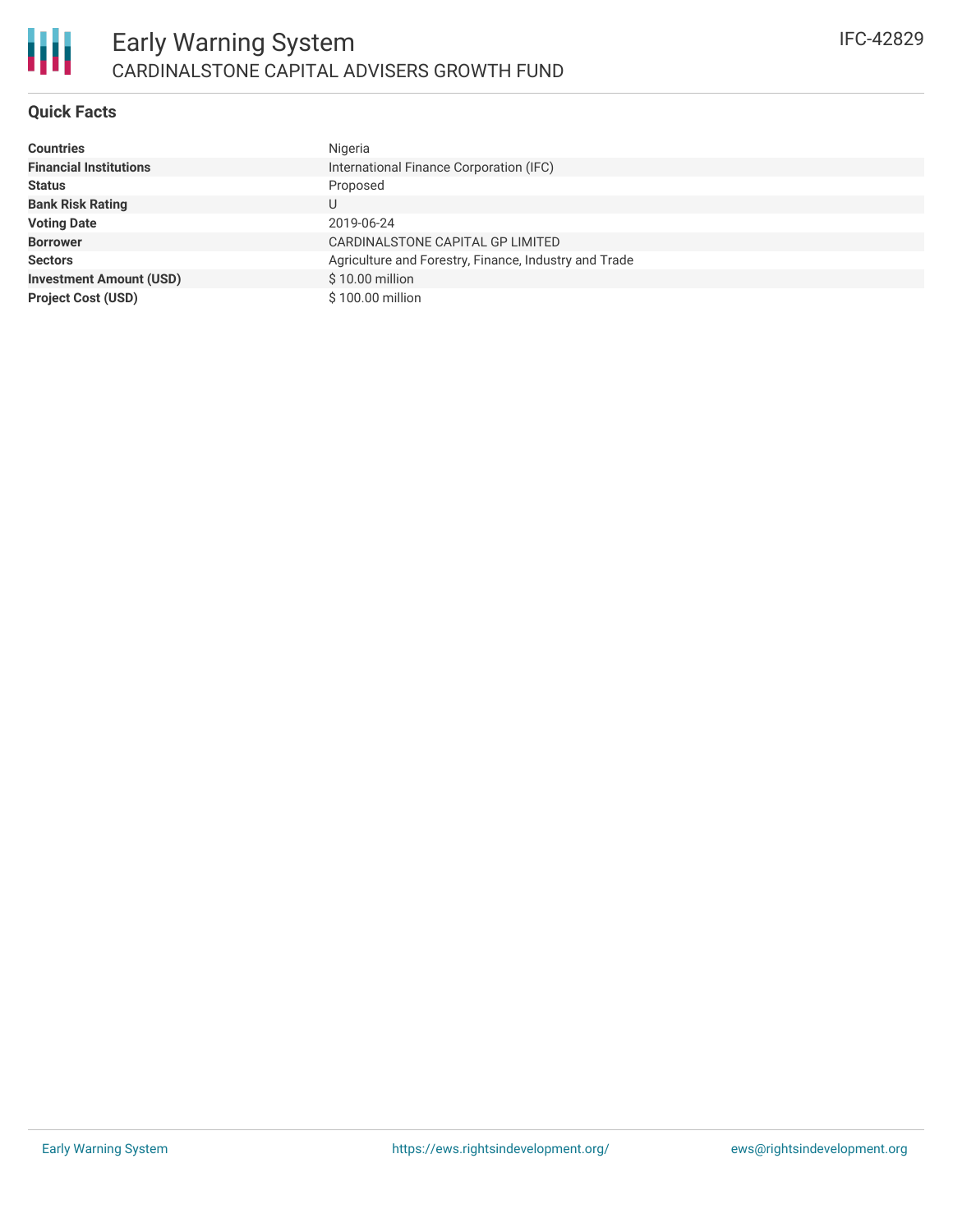

## **Project Description**

The proposed project is an investment in CardinalStone Capital Advisers Growth Fund ("Fund" or "CCA I") which will invest in equity of Small and Medium sized Enterprises (SMEs) in Nigeria and Ghana across sectors such as consumer goods & services, healthcare, education, financial services, industrials and agribusiness. The main project-level outcomes are: (i) increased access to growth capital from a domestic fund manager for underserved SMEs (ii) investee growth, which will be supported by the Fund Manager's value creation strategies; and (iii) contribution to market creation by supporting a domestic Fund Manager to catalyze investors for the domestic private equity industry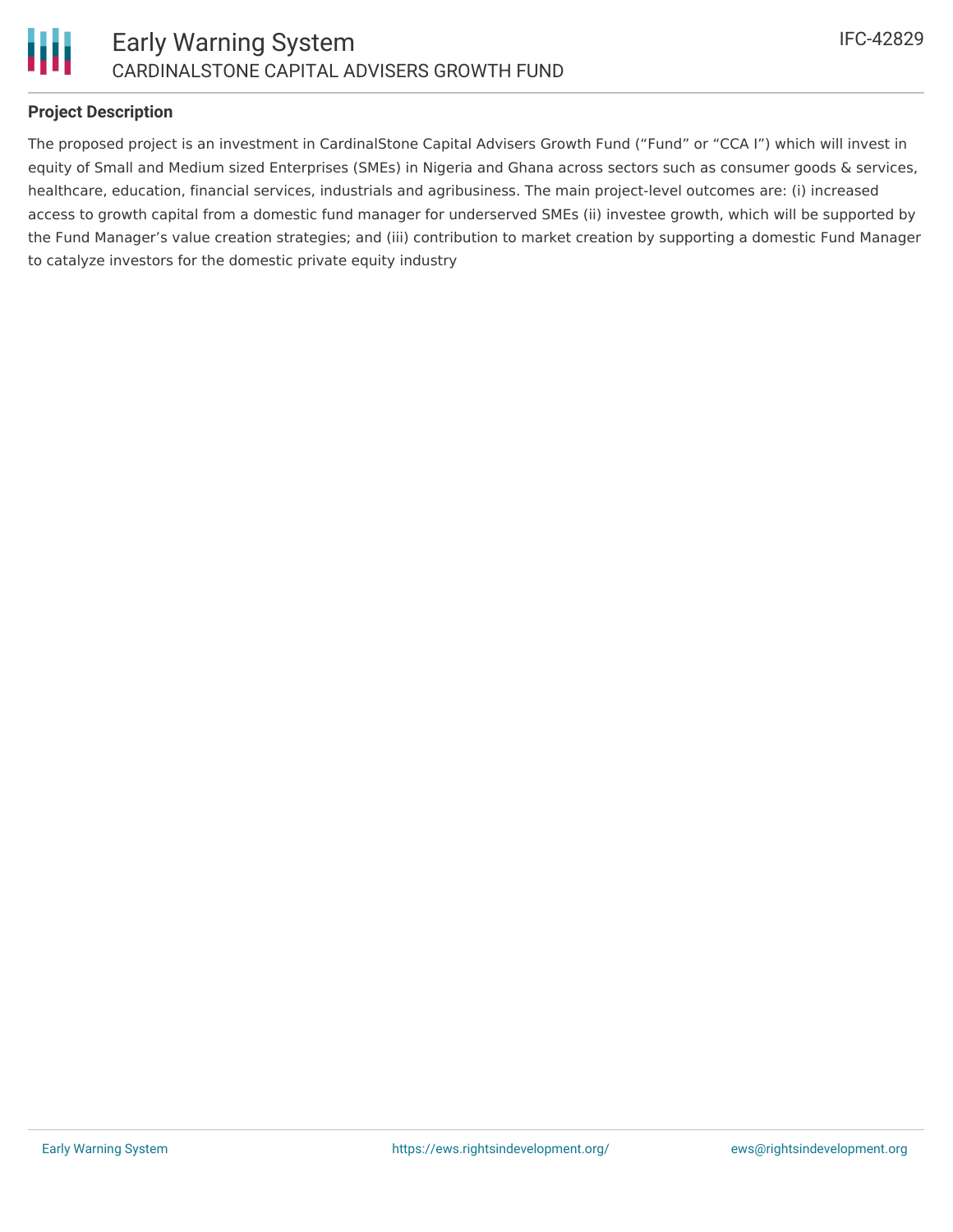#### 冊 Early Warning System CARDINALSTONE CAPITAL ADVISERS GROWTH FUND

#### **Investment Description**

• International Finance Corporation (IFC)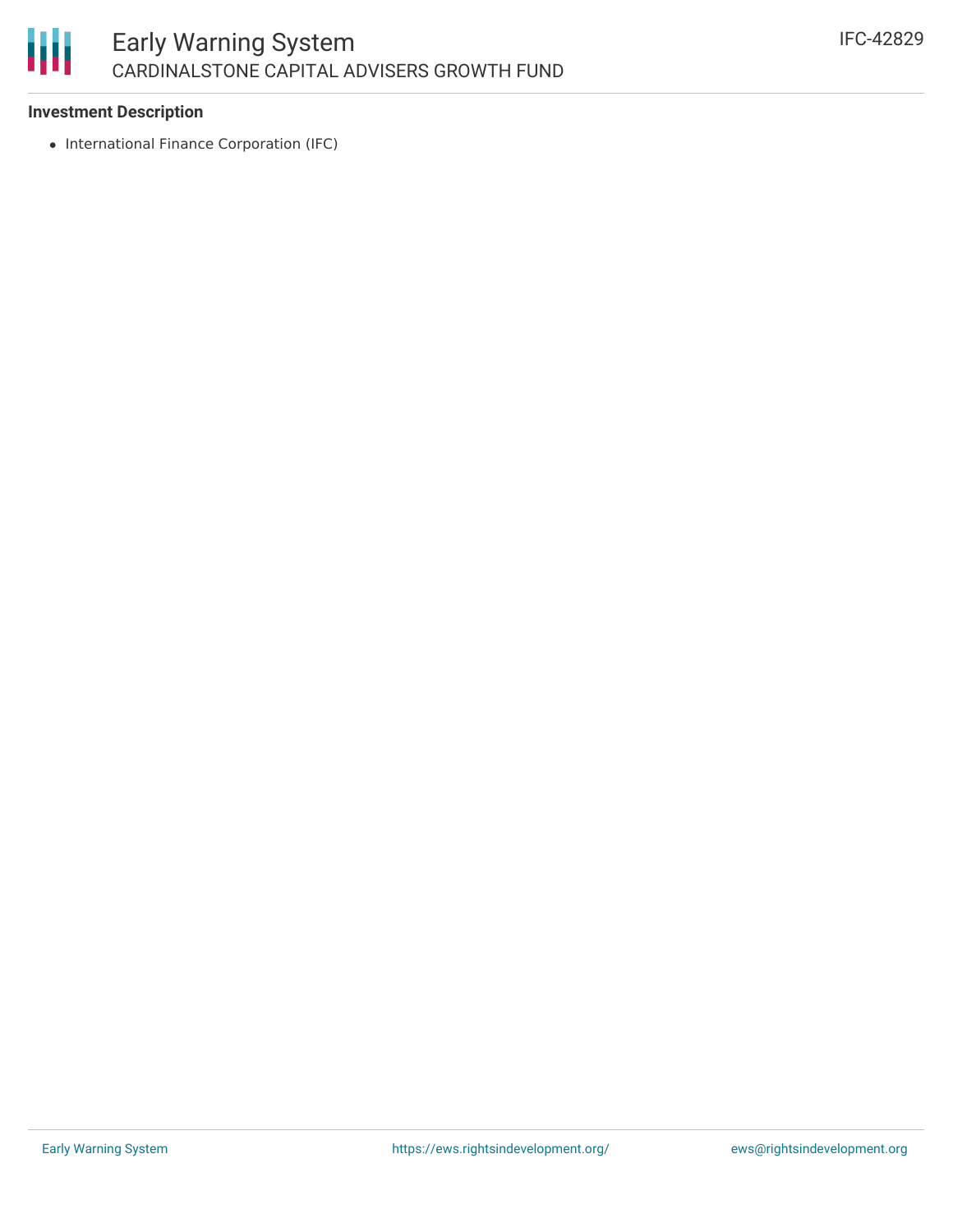## **Contact Information**

CardinalStone Capital Advisers Limited Mr. Femi Ogunjimi Managing Partner +234 805 829 8994 femi.ogunjimi@cardinalstone.com 5 Okotie Eboh Street, Ikoyi, Lagos http://www.cardinalstonepe.com/

#### ACCOUNTABILITY MECHANISM OF IFC

The Compliance Advisor Ombudsman (CAO) is the independent complaint mechanism and fact-finding body for people who believe they are likely to be, or have been, adversely affected by an IFC or MIGA- financed project. If you submit a complaint to the CAO, they may assist you in resolving a dispute with the company and/or investigate to assess whether the IFC is following its own policies and procedures for preventing harm to people or the environment. If you want to submit a complaint electronically, you can email the CAO at CAO@worldbankgroup.org. You can learn more about the CAO and how to file a complaint at http://www.cao-ombudsman.org/